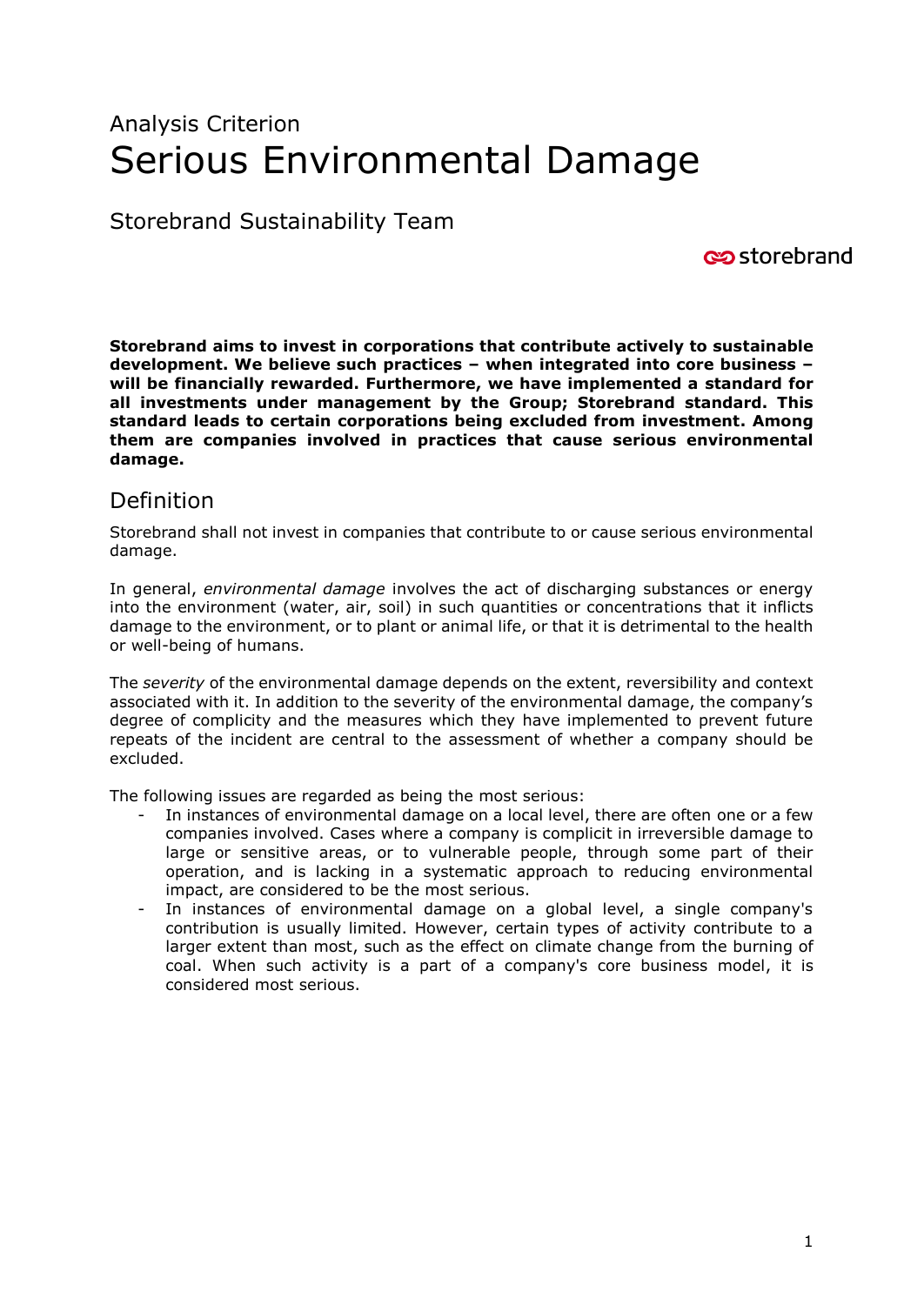## Background

#### **Fundamental principles and framework**

Storebrand bases its environmental criterion on the main international environmental treaties and principles, which form the basis for most national laws, emission permits and concessions/licenses (see Table 1). Two principles are particularly important in this regard:

- 1) "The precautionary principle" dictates that a lack of complete scientific certainty or proof should not be used as a reason to postpone implementing cost-effective measures to prevent environmental damage.
- 2) "The polluter pays principle" dictates that the party responsible for causing environmental damage should also pay to reduce or reverse it.

#### *Table 1. Relevant international environmental treaties*

#### **UN conventions, protocols and declarations**

**The Rio Declaration on Environment and Development:** The Rio Declaration consisted of 27 principles intended to guide countries in future sustainable development. It was signed by over 170 countries.

**The Aarhus Convention** grants the public rights regarding access to information, public participation and access to justice, in governmental decision-making processes on matters concerning the local, national and transboundary environment. It focuses on interactions between the public and public authorities.

**The United Nations Framework Convention on Climate Change (UNFCCC)** objective is to stabilize greenhouse gas concentrations in the atmosphere at a level that would prevent dangerous anthropogenic interference with the climate system.

**The Kyoto Protocol** is an international treaty which extends the 1992 United Nations Framework Convention on Climate Change (UNFCCC) that commits state parties to reduce greenhouse gas emissions.

**The Vienna Convention for the Protection of the Ozone Layer** acts as a framework for the international efforts to protect the ozone layer. The Montreal Protocol on Substances that Deplete the Ozone Layer (a protocol to the Vienna Convention for the Protection of the Ozone Layer) is an international treaty designed to protect the ozone layer by phasing out the production of numerous substances that are responsible for ozone depletion.

**The Convention on Biological Diversity (CBD)** has three main goals; the conservation of biological diversity (or biodiversity); the sustainable use of its components; and the fair and equitable sharing of benefits arising from genetic resources. **The Nagoya Protocol on Access to Genetic Resources and the Fair and Equitable Sharing of Benefits Arising from their Utilization** and **Cartagena Protocol on Biosafety** are two supplementary agreements to the Convention on Biological Diversity.

**The United Nations Convention on the Law of the Sea (UNCLOS),** defines the rights and responsibilities of nations with respect to their use of the world's oceans, establishing guidelines for businesses, the environment, and the management of marine natural resources.

**The Ramsar Convention** is an international treaty for the conservation and sustainable use of wetlands.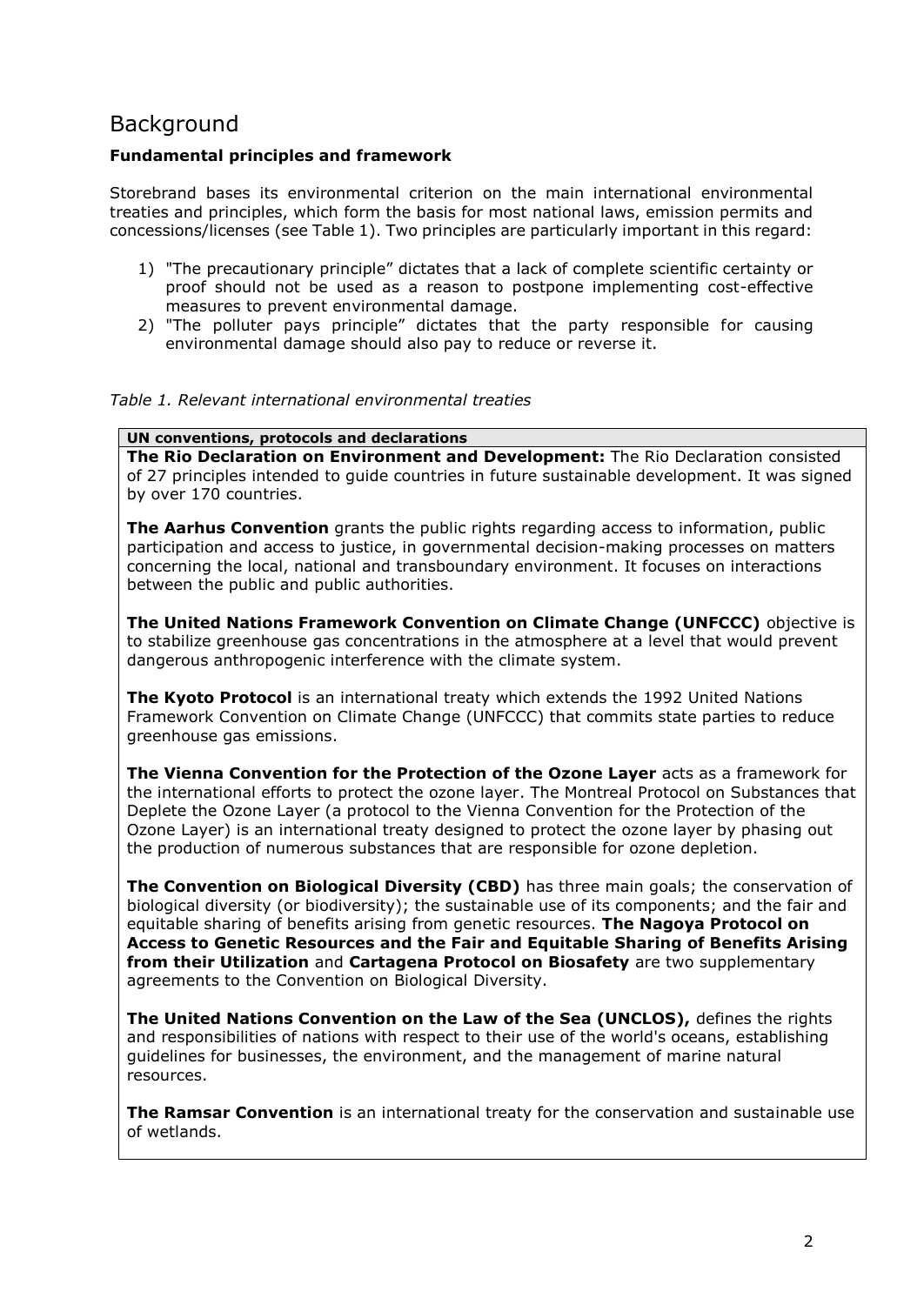**The Convention on International Trade in Endangered Species of Wild Fauna and Flora (CITES)** aims to ensure that international trade in specimens of wild animals and plants does not threaten the survival of the species in the wild.

**Convention for the Protection of the Marine Environment of the North-East Atlantic or OSPAR Convention** is the current legislative instrument regulating international cooperation on environmental protection in the North-East Atlantic.

**The Bern Convention** is a binding international legal instrument in the field of nature conservation, covering most of the natural heritage of the European continent and extending to some States of Africa.

**Convention on the Conservation of Migratory Species of Wild Animals (CMS)** or the Bonn Convention aims to conserve terrestrial, marine and avian migratory species throughout their range.

**The Stockholm Convention** is a global treaty to protect human health and the environment from persistent organic pollutants (POPs). POPs are chemicals that remain intact in the environment for long periods, become widely distributed geographically, accumulate in the fatty tissue of living organisms and are toxic to humans and wildlife.

**Basel Convention** is an international treaty that was designed to reduce the movements of hazardous waste between nations, and specifically to prevent transfer of hazardous waste from developed to less developed countries (LDCs).

**Rotterdam Convention** is a multilateral treaty to promote shared responsibilities in relation to importation of hazardous chemicals. The convention promotes open exchange of information and calls on exporters of hazardous chemicals to use proper labeling, include directions on safe handling, and inform purchasers of any known restrictions or bans.

**The Minamata Convention on Mercury** is an international treaty designed to protect human health and the environment from anthropogenic emissions and releases of mercury and mercury compounds.

#### **Assessment criteria**

Storebrand shall not invest in companies that contribute to or cause severe environmental damage. What qualifies as being serious enough to warrant exclusion depends on a number of factors. The different factors are weighted differently depending on the issue at hand. We will discuss each element in further detail below.

#### *Geographic impact*

In principle, matters of environmental harm are considered to be more serious the greater the geographical extent of the environmental damage. A good example of this are mega dams often used for large-scale hydropower generation. The impact of these dams over the environment and the people affected can be enormous. Therefore, Storebrand will take into account the World Commission on Dams (WCD) guidelines for dam building projects to see to what extent companies are mitigating their environmental and social impact.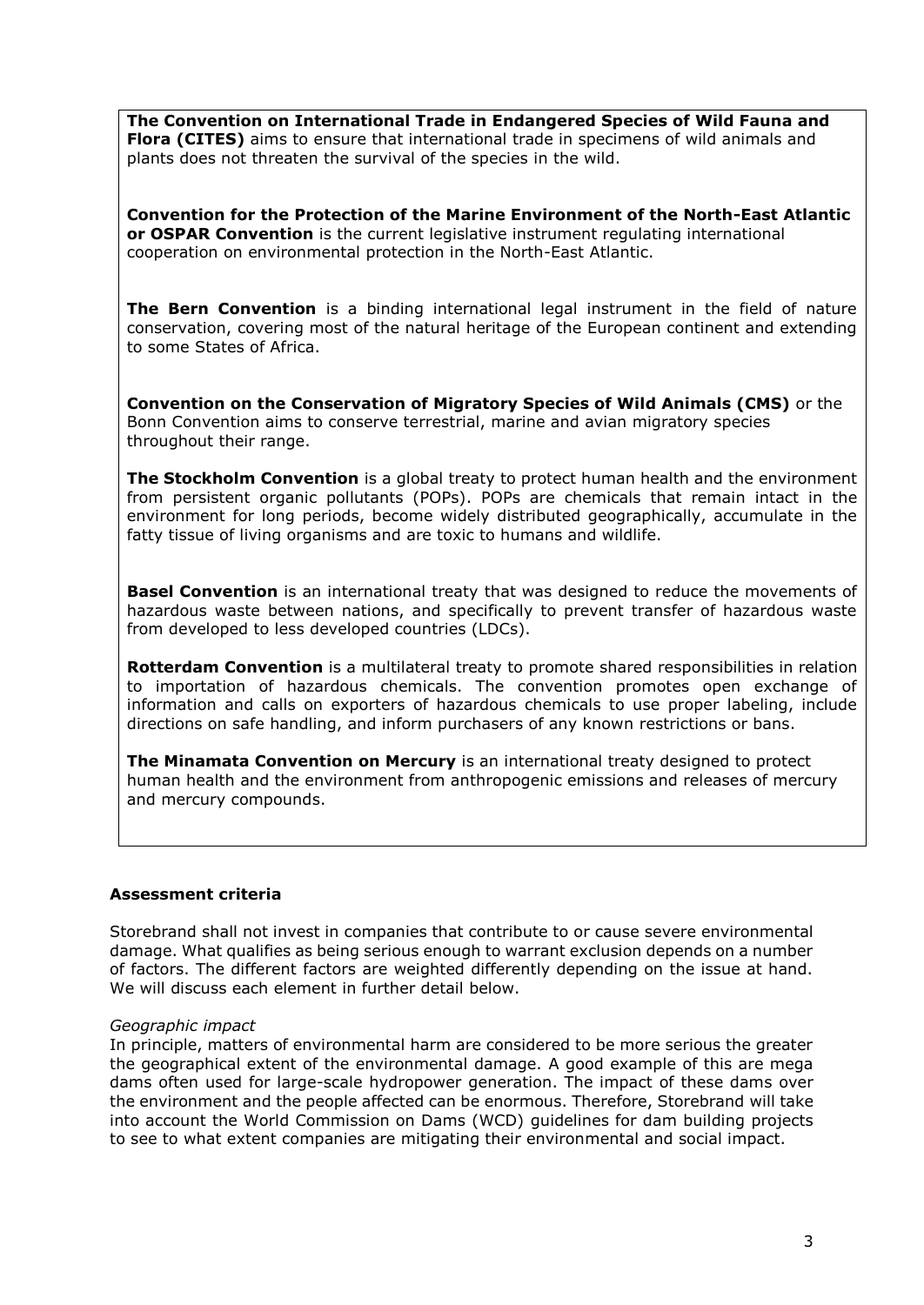Another are global environmental problems such as climate change that will be regarded as severe due to the wide geographical scope involved. Such issues will also score high on other factors, such as the fact that they affect a great number of people, as well as vulnerable natural areas and groups of people. Each individual company's emissions and responsibility is often a smaller part of the total extent of the environmental damage. However, if the contribution to the environmental damage is caused by the company's core activities, Storebrand will nonetheless make an assessment of the company's contribution *relative to* other companies. The greater the relative damage caused by the company, the more serious the matter.

Environmental damage at the local level is usually smaller in scale; yet, the company's contribution is relatively larger and more specific and therefore these cases can also be very serious. To what extent a smaller or larger part of the company is responsible for the detrimental activity is not considered an important factor in our analysis.

#### *The company's involvement*

The extent of the individual company's direct involvement depends on the extent to which the company's activities caused the environmental damage. If their activity is a significant contributing factor, the severity of the matter is also determined by whether the environmental damage could have been anticipated. Additionally, company policies and control measures to prevent such environmental damage are assessed. The most serious cases are those where the company's activities are the main cause of the environmental damage, and where the company should have been able to anticipate the environmental impact, but failed to implement due measures to prevent environmental damage.

#### *Reversibility*

To what extent the damage is reversible depends on the amount, concentration and properties of the contaminating substance. Extensive, prolonged and lasting damage, where the contamination or emissions exceed nature's ability to reverse the damage within a reasonable period of time (irreversibility), is considered to be far more severe than cases where the contamination or emissions are limited in time and scope, and where the damage is reversible. $1$ 

#### *Impact on life and health*

The severity of the issue depends on the number of people affected and the severity of the damage inflicted on them.

#### *Context*

Detrimental environmental incidents are considered to be more severe in areas where local populations are particularly dependent on local natural resources, or are economically and politically vulnerable (e.g. indigenous peoples). The same applies in cases where business operations take place in areas of great ecological importance (e.g. conservation areas), or affect animal or plant species that are particularly vulnerable. Criteria covers species which are classified as endangered by CITES<sup>2</sup>, or species or ecosystems red listed by IUCN<sup>3</sup>. Negative impact by companies to areas on UNESCO's list of World Heritage Sites<sup>4</sup> can add to the seriousness of an event.

#### *Reducing carbon exposure in investments*

We work to reduce climate change through our investments. We have identified companies with the highest carbon footprint, primarily in the oil sand extraction and coal mining, and excluded them from our investment universe. Currently, Storebrand excludes companies that derive more than 25 % of their revenue from coal. This threshold will be reduced by

l

 $1$  Documentation on limits that apply to different types of pollution can be retrieved from the publication list of the Norwegian Environment Agency (Miljødirektoratet).

<sup>&</sup>lt;sup>2</sup> http://www.cites.org/

<sup>3</sup> http://www.iucnredlist.org/

<sup>4</sup> http://whc.unesco.org/en/list/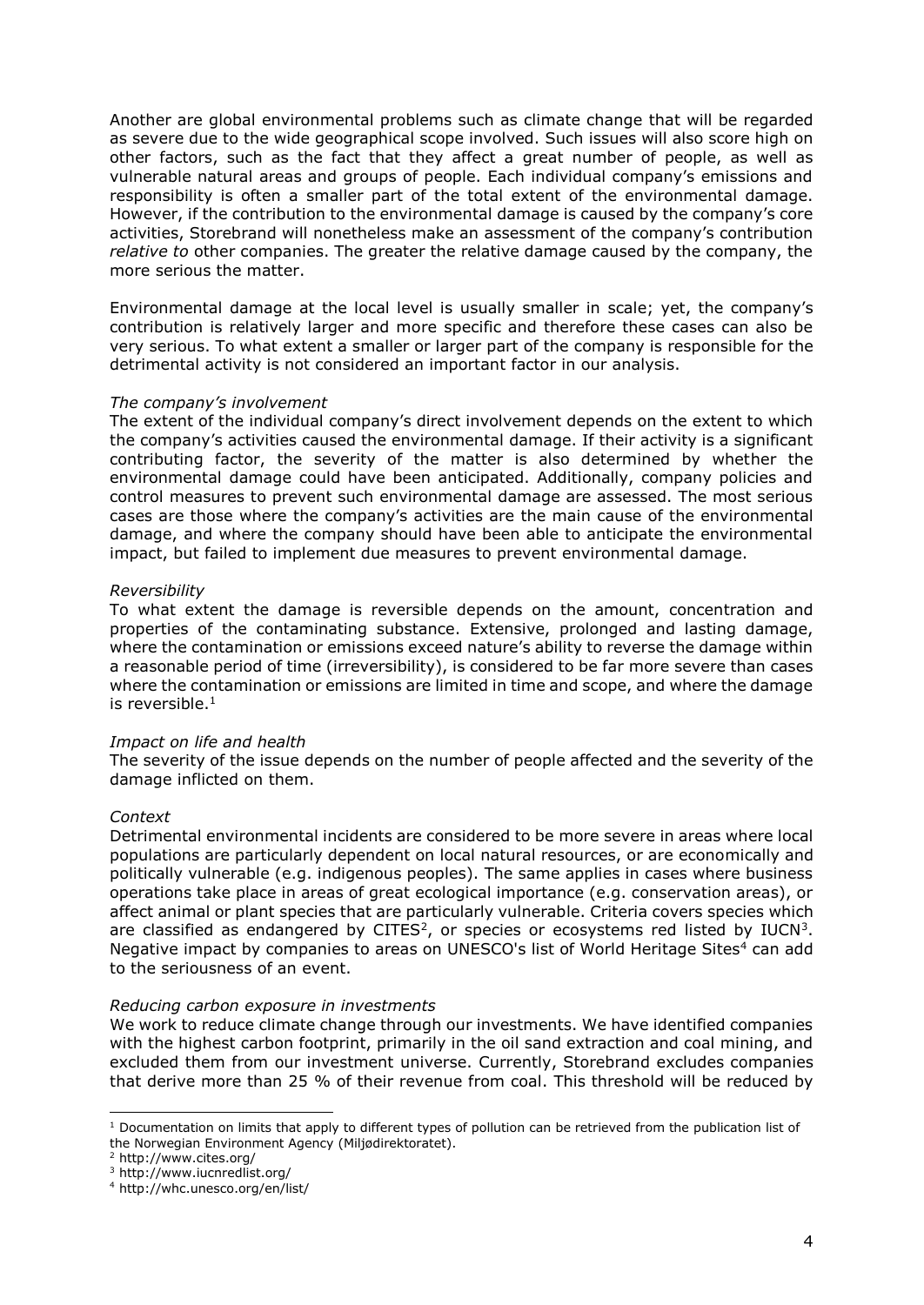5 % every second year starting from 2018 (25 % in 2018, 20 % in 2020 and so on). Storebrand will effectively divest from coal investments by 2026. In June 2019, Storebrand supplemented with an absolute threshold of 20 million tonnes for coal mining and 10,000MW coal power capacity. The Storebrand Group has also chosen to exclude investments in companies with more than 20% of their revenue from oil sands.

In 2019, Storebrand launched its deforestation policy, which calls on companies to eliminate deforestation and encourages higher standards. The expectations are directed at all companies in Storebrand's portfolio, however deforestation risk may be especially relevant to companies engaged in activities related to the production of soy, palm oil, cattle and timber.

#### **Summary**

When assessing potential violations of Storebrand's environmental criterion, the extent and reversibility of the environmental damage is evaluated alongside the degree to which the company is involved in causing the damage, the context in which the damage occurs, and the measures taken by the company to prevent future environmental damage.

The criteria above results in a large representation of companies from the Energy and Materials sectors among companies assessed and considered for exclusion. For mining companies, practices related to handling and storage of wastes and tailings in dams, rivers and the sea are common.

### Scope

In the event that subsidiaries of a company are involved in causing severe environmental damage, but are not publically listed, the closest listed company above the subsidiary in the hierarchy, with a controlling interest, is excluded. In the event that a subsidiary involved is listed, the parent company is also excluded if it has a controlling interest in the subsidiary. If a parent company is involved in causing severe environmental damage, listed subsidiaries are only excluded if they are involved in the same unacceptable activities. Storebrand will also consider exclusion in cases where suppliers or other business partners (such as joint ventures), systematically violate the criterion. Storebrand will not exclude companies based on operations in specific countries, but will assess the manner in which they run their business in the countries they operate in.

### References

#### **National institutions**

The Norwegian National Authority for Investigation and Prosecution of Economic and Environmental Crime (Økokrim): <http://www.okokrim.no/>

Miljødirektoratet (Norwegian Environment Agency):<http://www.miljodirektoratet.no/en/>

#### **International environmental treaties**

The Basel Convention: [www.basel.int/pub/baselban.html](http://www.basel.int/pub/baselban.html)

CITES (the Convention on International Trade in Endangered Species of Wild Fauna and Flora): [www.cites.org/eng/disc/what.shtml](http://www.cites.org/eng/disc/what.shtml)

The European Environment Agency (EEA): [www.eea.eu.int/](http://www.eea.eu.int/)